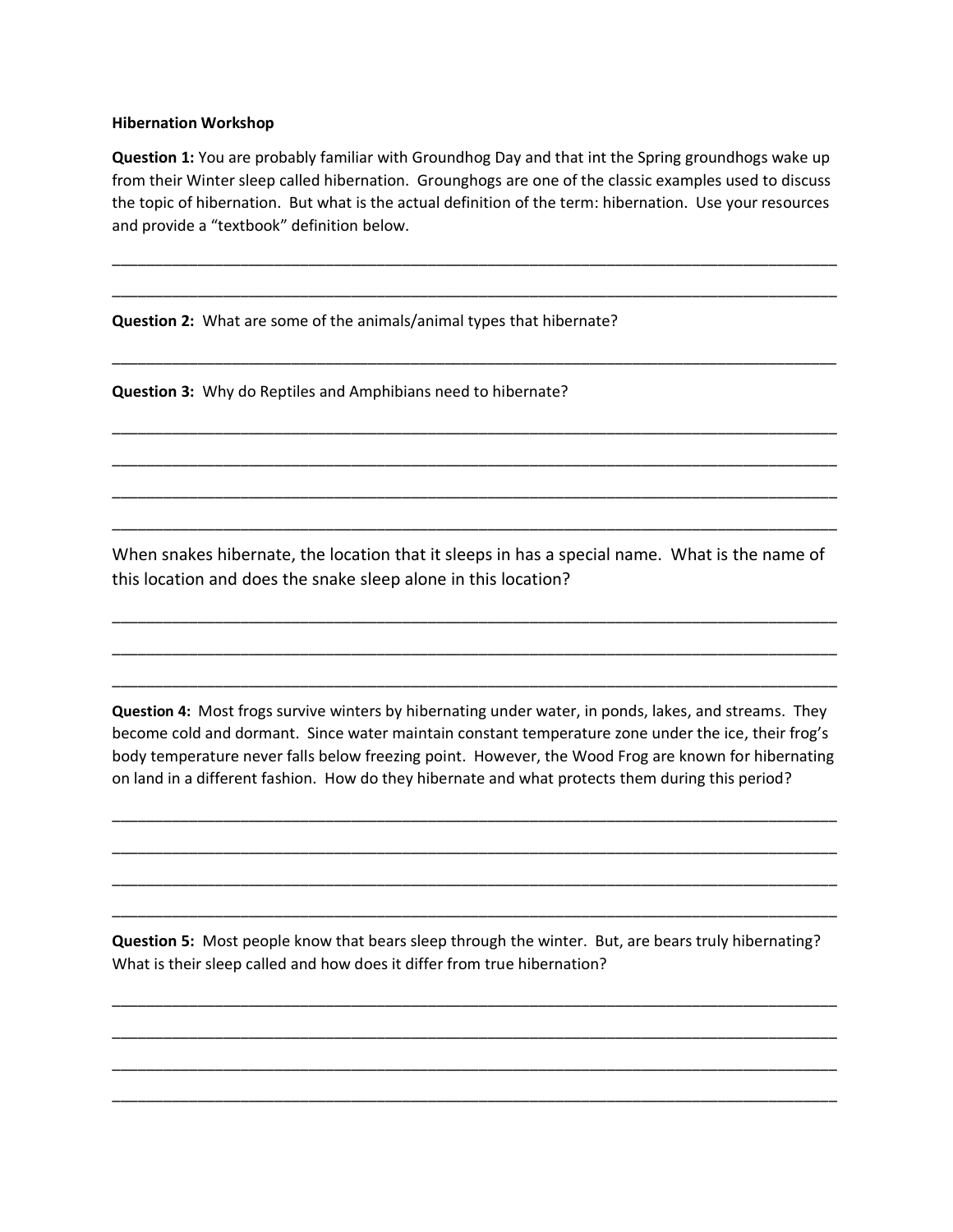What are some other animals go into this torpor state?

\_\_\_\_\_\_\_\_\_\_\_\_\_\_\_\_\_\_\_\_\_\_\_\_\_\_\_\_\_\_\_\_\_

**Question 6:** Many individuals are aware that several bat species hibernate. However, there is a disease that is affecting many bat species and hinders their hibernation. What is this disease called and what does it do to hibernating bats?

\_\_\_\_\_\_\_\_\_\_\_\_\_\_\_\_\_\_\_\_\_\_\_\_\_\_\_\_\_\_\_\_\_\_\_\_\_\_\_\_\_\_\_\_\_\_\_\_\_\_\_\_\_\_\_\_\_\_\_\_\_\_\_\_\_\_\_\_\_\_\_\_\_\_\_\_\_\_\_\_\_\_\_\_\_

\_\_\_\_\_\_\_\_\_\_\_\_\_\_\_\_\_\_\_\_\_\_\_\_\_\_\_\_\_\_\_\_\_\_\_\_\_\_\_\_\_\_\_\_\_\_\_\_\_\_\_\_\_\_\_\_\_\_\_\_\_\_\_\_\_\_\_\_\_\_\_\_\_\_\_\_\_\_\_\_\_\_\_\_\_

\_\_\_\_\_\_\_\_\_\_\_\_\_\_\_\_\_\_\_\_\_\_\_\_\_\_\_\_\_\_\_\_\_\_\_\_\_\_\_\_\_\_\_\_\_\_\_\_\_\_\_\_\_\_\_\_\_\_\_\_\_\_\_\_\_\_\_\_\_\_\_\_\_\_\_\_\_\_\_\_\_\_\_\_\_

\_\_\_\_\_\_\_\_\_\_\_\_\_\_\_\_\_\_\_\_\_\_\_\_\_\_\_\_\_\_\_\_\_\_\_\_\_\_\_\_\_\_\_\_\_\_\_\_\_\_\_\_\_\_\_\_\_\_\_\_\_\_\_\_\_\_\_\_\_\_\_\_\_\_\_\_\_\_\_\_\_\_\_\_\_

\_\_\_\_\_\_\_\_\_\_\_\_\_\_\_\_\_\_\_\_\_\_\_\_\_\_\_\_\_\_\_\_\_\_\_\_\_\_\_\_\_\_\_\_\_\_\_\_\_\_\_\_\_\_\_\_\_\_\_\_\_\_\_\_\_\_\_\_\_\_\_\_\_\_\_\_\_\_\_\_\_\_\_\_\_

\_\_\_\_\_\_\_\_\_\_\_\_\_\_\_\_\_\_\_\_\_\_\_\_\_\_\_\_\_\_\_\_\_\_\_\_\_\_\_\_\_\_\_\_\_\_\_\_\_\_\_\_\_\_\_\_\_\_\_\_\_\_\_\_\_\_\_\_\_\_\_\_\_\_\_\_\_\_\_\_\_\_\_\_\_

\_\_\_\_\_\_\_\_\_\_\_\_\_\_\_\_\_\_\_\_\_\_\_\_\_\_\_\_\_\_\_\_\_\_\_\_\_\_\_\_\_\_\_\_\_\_\_\_\_\_\_\_\_\_\_\_\_\_\_\_\_\_\_\_\_\_\_\_\_\_\_\_\_\_\_\_\_\_\_\_\_\_\_\_\_\_\_\_\_

**Question 7:** If you have completed the Insect Workshop, you should be able to guess where this question is going. Insects go through a period of suspend development that is triggered by unfavorable environmental conditions. While performing the same function as hibernation, it has a different name. What is this process called?

Many kinds of insects experience this process. It can occur in different life stages depending on the insect. Use your resources to find and list some insects that use this process and what stage of life cycle they are in when they do.

\_\_\_\_\_\_\_\_\_\_\_\_\_\_\_\_\_\_\_\_\_\_\_\_\_\_\_\_\_\_\_\_\_\_\_\_\_\_\_\_\_\_\_\_\_\_\_\_\_\_\_\_\_\_\_\_\_\_\_\_\_\_\_\_\_\_\_\_\_\_\_\_\_\_\_\_\_\_\_\_\_\_\_\_\_

\_\_\_\_\_\_\_\_\_\_\_\_\_\_\_\_\_\_\_\_\_\_\_\_\_\_\_\_\_\_\_\_\_\_\_\_\_\_\_\_\_\_\_\_\_\_\_\_\_\_\_\_\_\_\_\_\_\_\_\_\_\_\_\_\_\_\_\_\_\_\_\_\_\_\_\_\_\_\_\_\_\_\_\_\_

**Question 8:** How do animals that hibernate deep underground and away from outside stimuli know when to wake up?

\_\_\_\_\_\_\_\_\_\_\_\_\_\_\_\_\_\_\_\_\_\_\_\_\_\_\_\_\_\_\_\_\_\_\_\_\_\_\_\_\_\_\_\_\_\_\_\_\_\_\_\_\_\_\_\_\_\_\_\_\_\_\_\_\_\_\_\_\_\_\_\_\_\_\_\_\_\_\_\_\_\_\_\_\_

\_\_\_\_\_\_\_\_\_\_\_\_\_\_\_\_\_\_\_\_\_\_\_\_\_\_\_\_\_\_\_\_\_\_\_\_\_\_\_\_\_\_\_\_\_\_\_\_\_\_\_\_\_\_\_\_\_\_\_\_\_\_\_\_\_\_\_\_\_\_\_\_\_\_\_\_\_\_\_\_\_\_\_\_\_

\_\_\_\_\_\_\_\_\_\_\_\_\_\_\_\_\_\_\_\_\_\_\_\_\_\_\_\_\_\_\_\_\_\_\_\_\_\_\_\_\_\_\_\_\_\_\_\_\_\_\_\_\_\_\_\_\_\_\_\_\_\_\_\_\_\_\_\_\_\_\_\_\_\_\_\_\_\_\_\_\_\_\_\_\_

\_\_\_\_\_\_\_\_\_\_\_\_\_\_\_\_\_\_\_\_\_\_\_\_\_\_\_\_\_\_\_\_\_\_\_\_\_\_\_\_\_\_\_\_\_\_\_\_\_\_\_\_\_\_\_\_\_\_\_\_\_\_\_\_\_\_\_\_\_\_\_\_\_\_\_\_\_\_\_\_\_\_\_\_\_